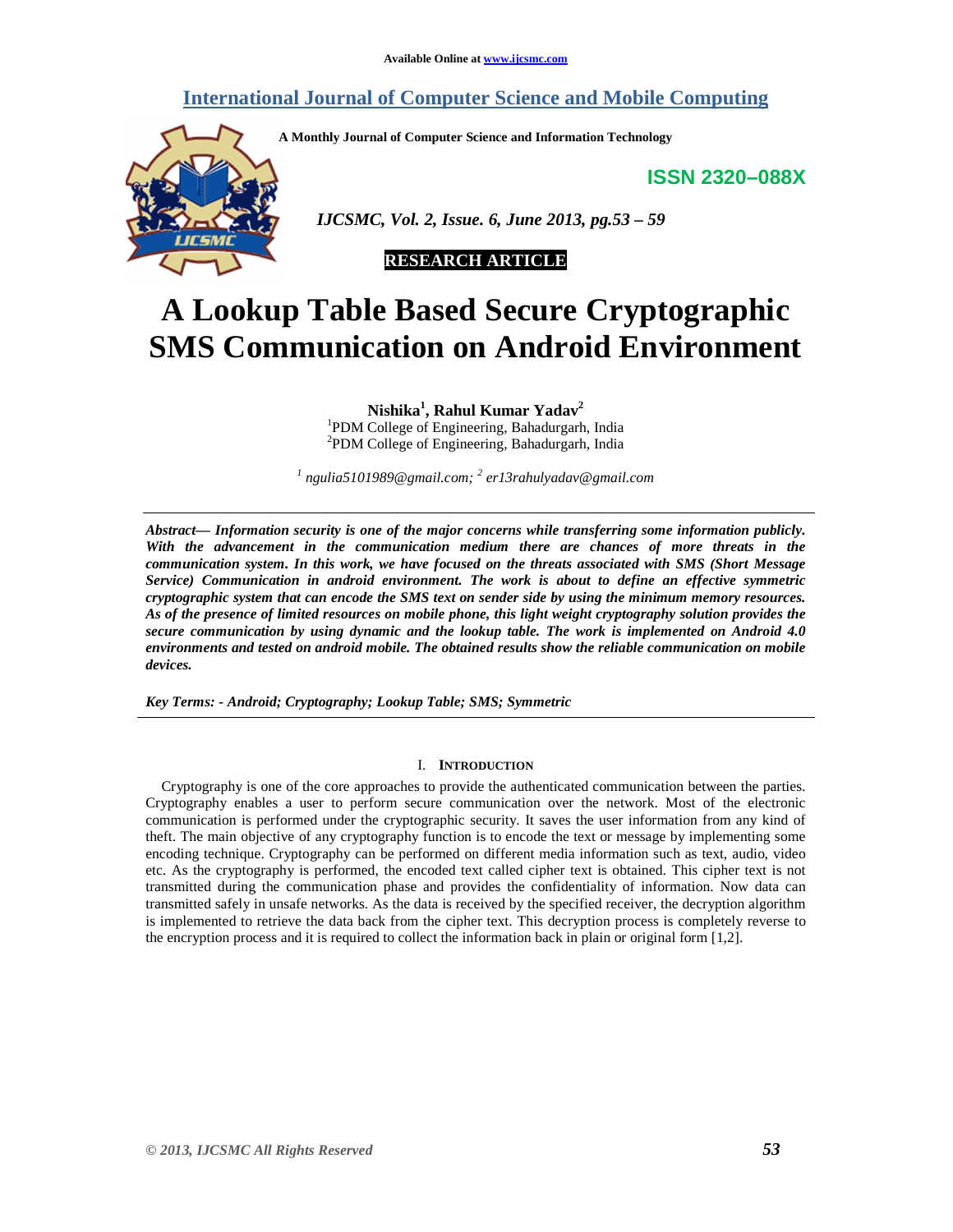

Fig 1 Symmetric Cryptography

The cryptographic algorithms are divided in two major categories called symmetric and asymmetric key cryptography. In case or symmetric key cryptography, same key is been used to perform the encryption and decryption. The security of these systems depends on the shared symmetric key. If the key is exposed to third person, the information can be extracted by that person. Here figure 1 is showing the symmetric cryptography process. In a public network, where the security is not that much necessary these kind of authenticated services are used. But when the security is concern to some organization or to some central server, in such case high level security services are required. In such case, the public key cryptography is been used to achieve the security goals [3]. These asymmetric cryptography algorithms are implemented to gain the optimum security goals. In this cryptographic algorithm, two keys are present in the cryptographic process, one for the encryption and other for decryption process. The public key cryptography process is shown in figure 2.



Fig 2 Asymmetric Cryptography

## *A. Digital Signature*

Digital signature is some kind of finger prints that are attached with actual message to maintain the message integrity and to provide the effective authenticated messaging between the client and the server. To perform this signature marching different algorithmic approaches are used such as hash algorithm, cryptographic checksum and the digital fingerprints. The digital signature based message authentication system begins with the generation of a random key that can perform the data encryption. Now the random key will be encrypted and combined with the digital signature and perform the message encryption. This encrypted packet will be transmitted on an unsecured network. On the receiver side, the encrypted message and random key will be separated. Here on receiver side, the random key will be decrypted by using the private key of receiver. Now the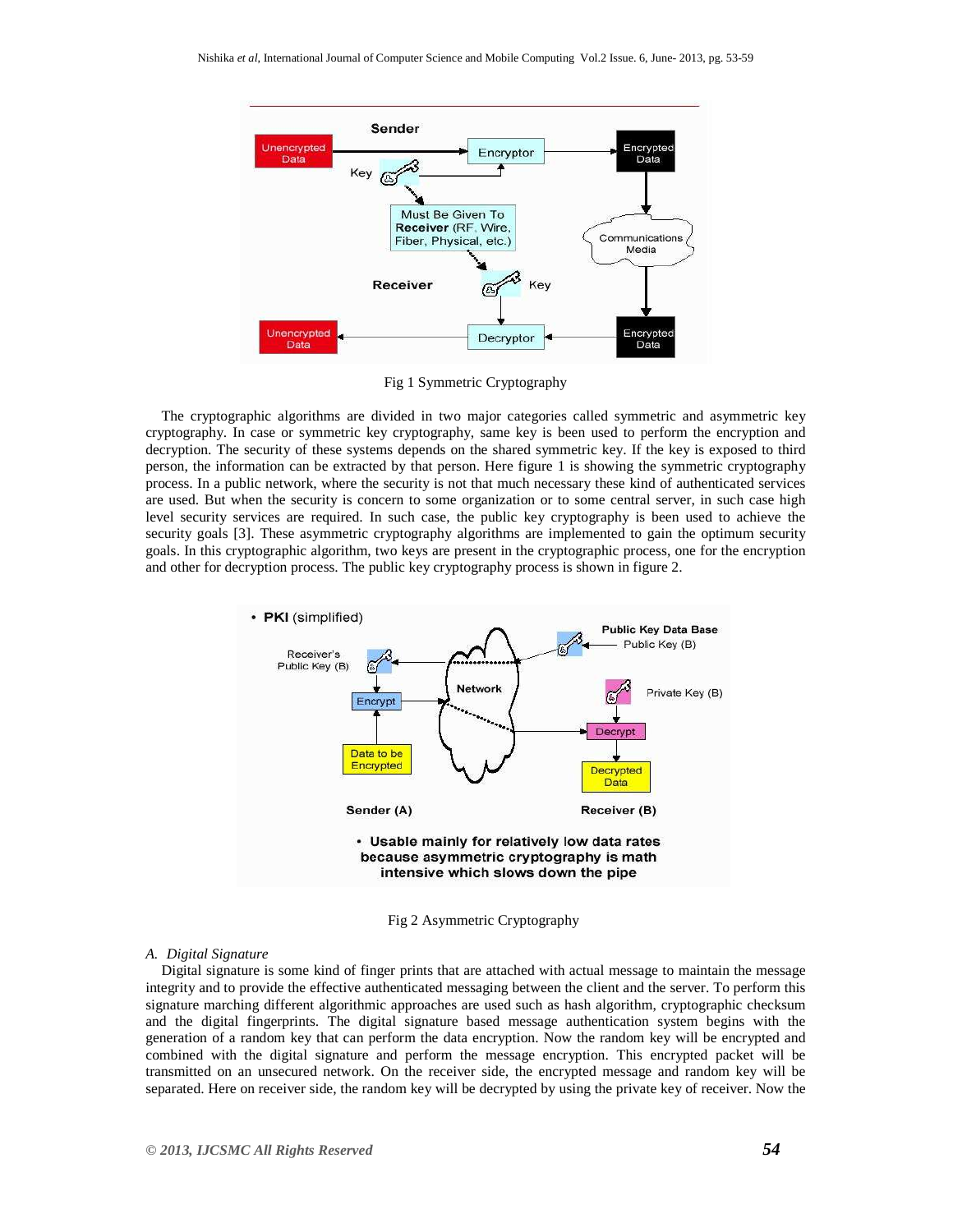message will be decrypted using the receiver random key. Finally the message will be retrieved as the plain message [6].

### II. **SMARTPHONES**

Smart phones are having great importance in mobile computing. It is defined under the mobile applications that run on the smart phones and provide the support to vast market for the communication, entertainment and ecommerce. The presented system is defined for the mobile applications as well as provides the collaborative service to the standalone systems as well as to the application based model so that the services will run effectively on the mobile systems. It will allow the system to work on the real environment. Mobile phone applications are shifting from standalone designs to a collaborative (service) model. In this emerging environment, applications expose selected internal features to other applications, and use those provided by others. In the latter case, applications simply search and use appropriate providers of a service type at run-time, rather than bind itself to specific implementations during development. This allows a rich culture of "use and extend" development that has led to an explosion of innovative applications. This culture is possibly best illustrated in the Android1 operating system community [4,5].

The security model of the Android system is "system centric". Applications statically identify the permissions that govern the rights to their data and interfaces at installation time. However, the application/developer has limited ability thereafter to govern to whom those rights are given or how they are later exercised. In essence, permissions are asserted as often vague suggestions on what kinds of protections the application desires. The application must take on faith that the operating system and user make good choices about which applications to give those permissions—which in many cases is impossible because they do not have sufficient context to do so.

Simply put, the Android system protects the phone from malicious applications, but provides severely limited infrastructure for applications to protect themselves. Based on extensive development of Android applications, observe three essential application policies not available to applications in the Android security framework [7,8]:

- *1) Permission assignment policy:* Applications have limited ability to control to which permissions for accessing their interfaces are granted, e.g., white or black-list applications.
- *2) Interface exposure policy:* Android provides only rudimentary facilities for applications to control how their interfaces are used by other applications.
- *3) Interface use policy:* Applications have limited means of selecting, at run-time, which application's interfaces they use.

#### III. **PROPOSED MODEL**

As smartphones become more ubiquitous, attackers make them their primary targets trying to either access the data stored on them or use them as an attack vector against business networks that those smartphones have access to. As a result, smartphones must be protected in both cases. They must be secured against network attacks where network can include 3G/4G networks, WiFi networks and even short range Bluetooth. The data stored in their internal memory and removable storage cards must be also sufficiently secured against unauthorized access whether this is network access via a malware application or loss/theft of the smartphone device itself. Third-party security applications are actively developed to provide the required security level.

In this work a dynamic key based symmetric cryptography approach is been implemented for the SMS text. The presented work is divided in two main layers, first to perform the compression to build the lookup table and to reduce the size of actual communication text. Once the lookup table generated, the encoding mechanism will use this lookup table to perform the cryptography by using the dynamic key. The encoded SMS will be communicated by using the android based smart phone. While performing the communication the key will be padded with text. On the receiver side, the encrypted key is obtained and then the decryption process will be obtained. On this decoded text, the decompression algorithm will be implemented to obtain the actual text. The block diagram of presented application model is given in figure 3.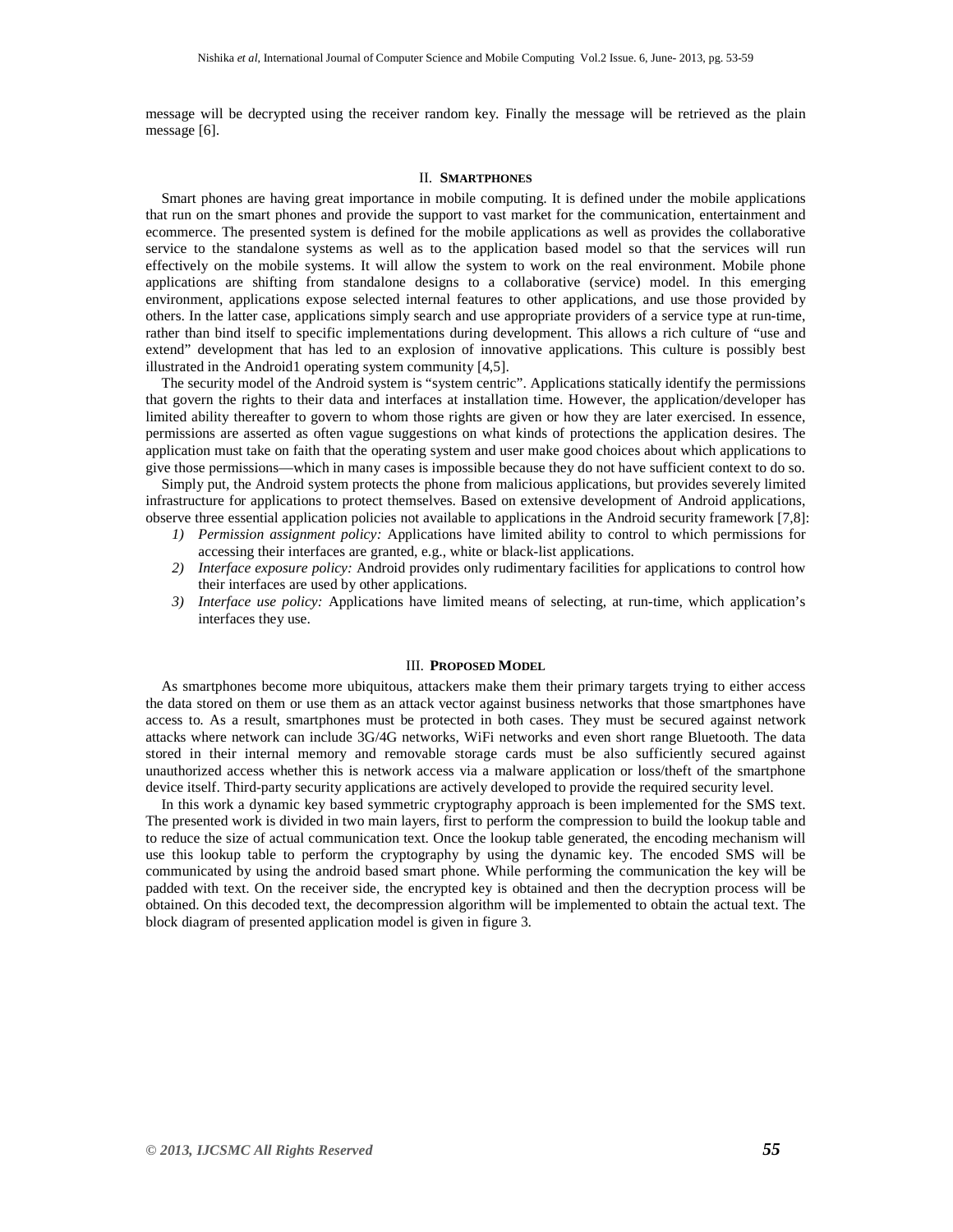

#### Fig 3 Presented Model

As we can see, the application is attached to the sender and the receiver and the application is defined under the cryptographic approach. As the user enters to the application, an SMS is communicated by the user. As the application receive the text SMS from the user. It will perform the encryption process on it and send to the receiver side. Now as the receiver read this encrypted message, the decryption algorithm will be implemented by the application. This application will process on the encrypted message and convert it back to the plain user oriented text form.

The cryptographic model is based on two main concepts, one is the lookup table and other is the dynamic key. The look up table is the temporary database system that is available on both the sender and the receiver application. Another concept associated with this work is the dynamic key. Here the dynamic key will be generated based on the text message analysis. The used algorithm for the cryptographic process is defined here under.

## A. *Encryption Algorithm*

- 1. Accept the user SMS text as input to the cryptographic system.
- 2. Create an empty lookup table on sender side.
- 3. Perform the analysis on SMS text and obtain the text statistics. This statistics includes the
- (i) Number of consonants message called C1
	- (ii) Number of vowels called V1
	- (iii) Number of spaces called S1
	- (iv) Number of symbols called Sy
- 4. Generate the dynamic key based on this statistics
	- (i) L=length(message)
	- (ii)  $den=(L-C1)+(L-V1)+(L-S1)+(L-Sy)$
	- (iii) num=Complement(L)
	- $(iv)$  Key = num/den
- 5. Now perform the Key Encryption by using following steps
	- (i) Convert the key to Binary form
	- (ii) Perform Left Circular Shift on each Nibble
	- (iii) Convert Each to Hexadecimal
- 6. Now read each character of text one by one and Add key to it and obtain the dynamic text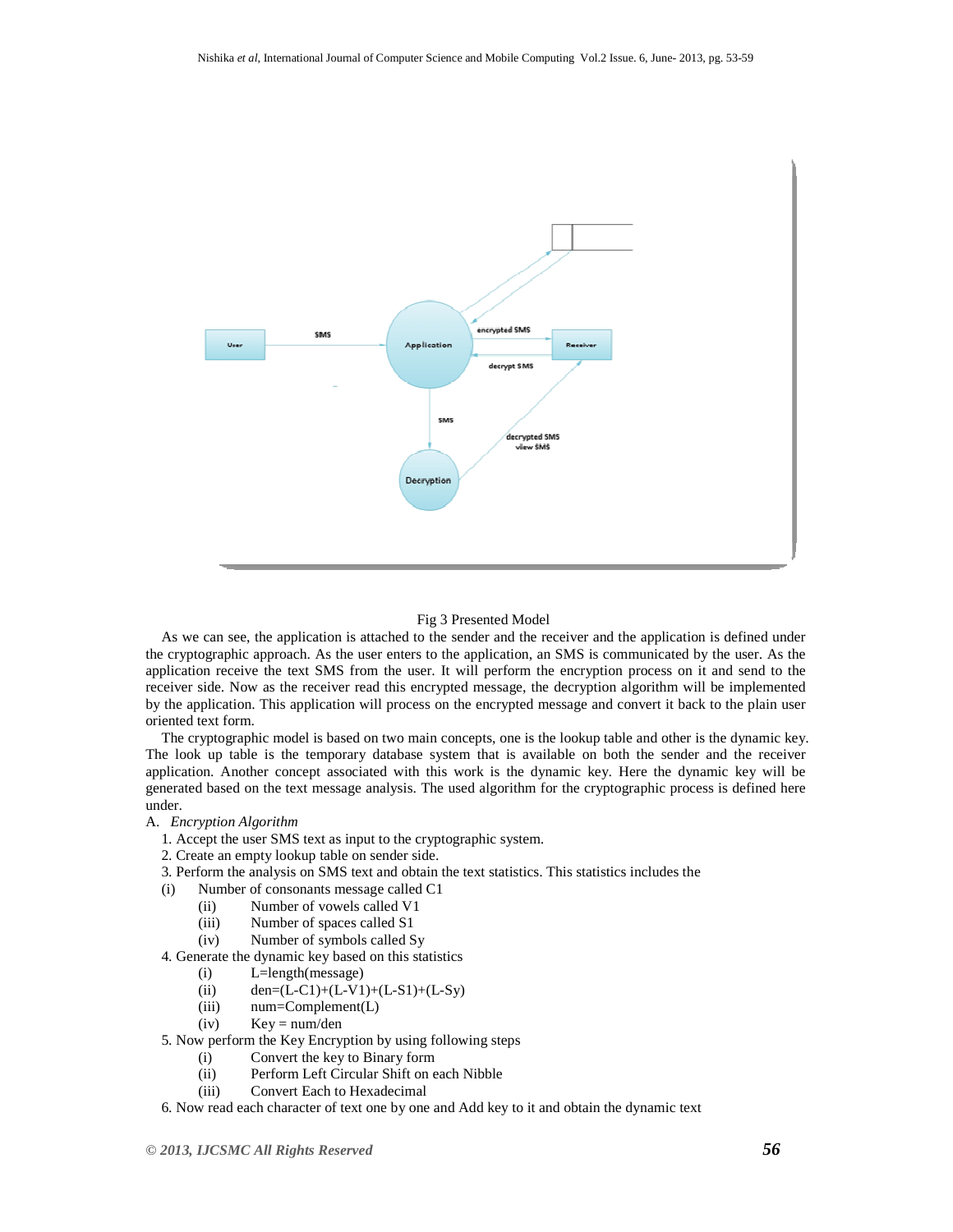- 7. Obtain ASCII code of each character of Dynamic Text
- 8. Convert the ASCII value to Binary
- 9. Perform Circular Left Shift on Text
- 10. Convert each nibble to Hex
- 11. Add Padding to the text to include the key in message
- 12. Generate the Encrypted Text
- B. *Decryption Algorithm* 
	- 1. Get the Cipher text as the Input Text to application.
	- 2. Perform the Key Decryption of Message.
		- (i) Convert hex information to binary
		- (ii) Perform the circular right shift on each nibble of cipher text
		- (iii) Convert each nibble to Decimal
	- 3. Retrieve character in the ASCII form.
	- 4. Arrange this encrypted in the form of a string..
	- 5. Convert the cipher text to the dynamic character by separating the padding from the text.
	- 6. Read each dynamic character and convert it to binary form.
	- 7. Perform the circular right shift on each nibble once.
	- 8. Now subtract the key from each the ASCII code of dynamic character.
	- 9. Obtain the character equivalent of each encoded character in lookup table.
	- 10. Append the character in the form of String.

#### IV. **RESULTS**

The work is implemented in Android 4.0 environment. Android is the latest technology and is an open-source platform developed by Google and the Open Handset [9] Alliance on which interesting and powerful new applications can be quickly developed and distributed to many mobile devices. The results driven from the system are given as under.



Fig 4 Input Message (Android)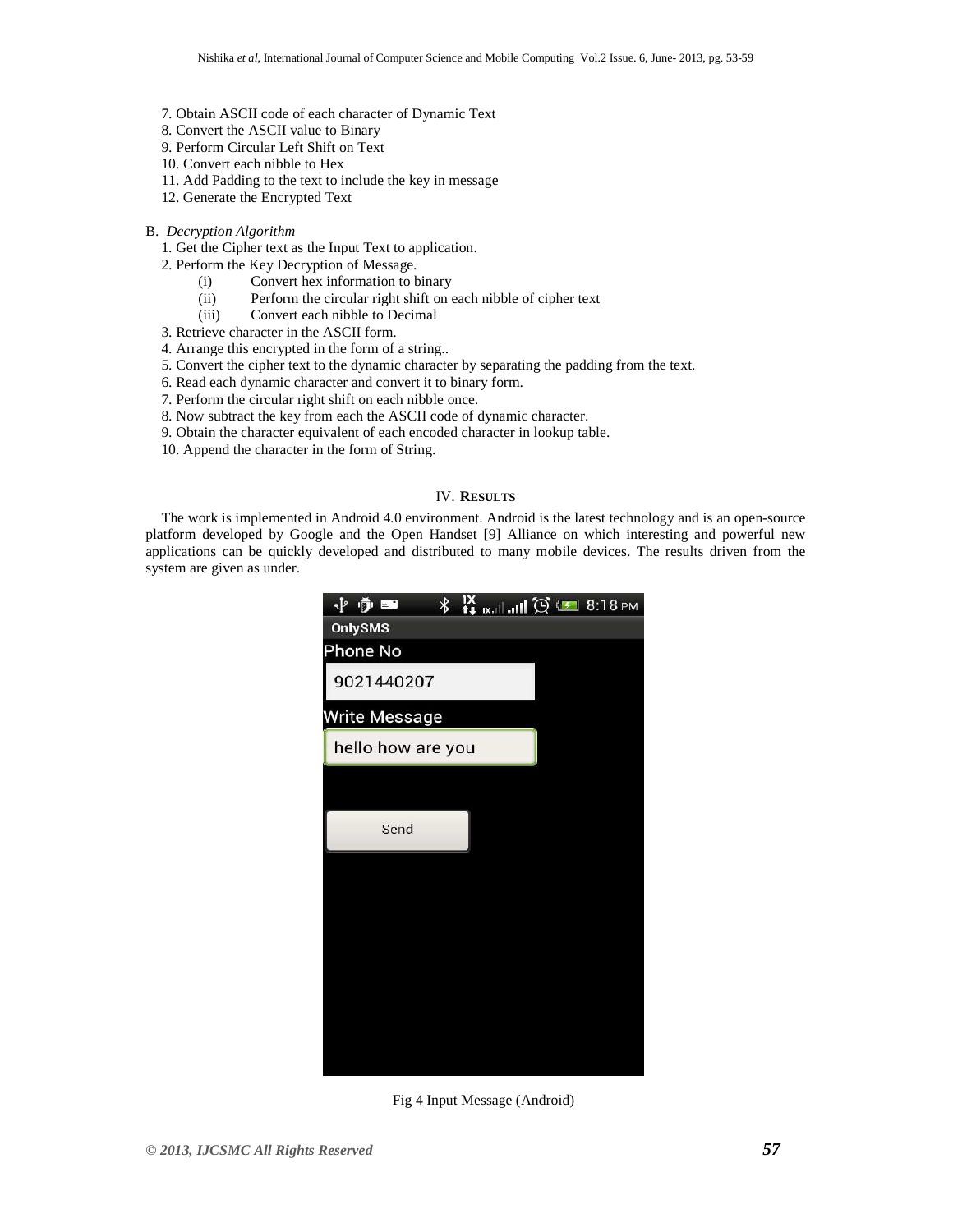Here figure 4 is showing the input message using the Android based Smart phone. As we can say, the input screen will accept two parameters one is the receiver mobile number and other is input message. As the send button will be pressed, the input message will be communicated to the receiver side.



Fig 5 Intermediate Output

Here figure 5 is showing the processing output that will be drawn on the intermediate engine. As the input is received by the application and the encryption is performed. Here, figure is showing the cipher text.



Fig 6 Receiver Side

Here figure 6 is showing the receiver side where the decoding of input message is performed and the result message is obtained. The figure is sowing the successful decoding of message by the application.